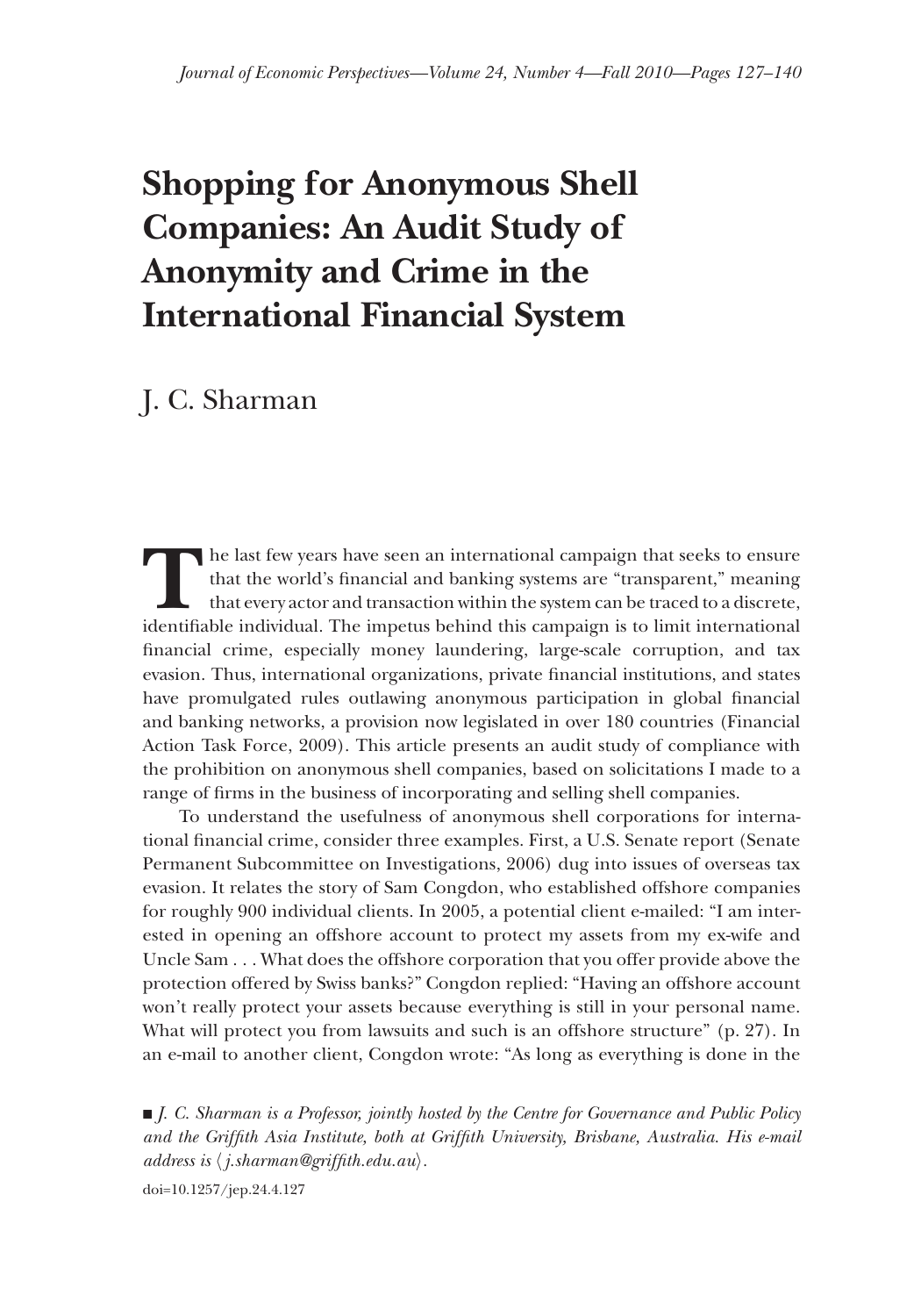name of the offshore company, then it is private and no one (including Inland Revenue) can get any information about it"  $(p. 26)$ . The same hearings discussed another offshore service provider, Lawrence Turpen, who told his clients that "the key to a successful offshore structure was to separate the client from the paper ownership of the client's assets, while retaining the ability to benefit from them"  $(p. 30)$ . Legal separation between the client and the funds was achieved using companies and trusts formed in Nevada and the Isle of Man, while practical control of the flows of money was retained via fictitious consultancy arrangements between the company and the individual. As Turpen related (p.  $33$ ): "I sent \$60,000 a year to my offshore corporation for advice. The advice was never worth a damn, but at the end of the year I had \$60,000 in my offshore [company's] account." Money was then repatriated from the company to the owner through further "consultancy" work" or fake loans.

As a second example, consider the corruption probe into an  $\pounds 43$  billion (US\$ 86 billion) arms deal between the British company BAE Systems and Saudi Arabia. The U.K. government canceled this probe in December 2006 following threats that the Saudi government would suspend all intelligence cooperation with hreats that the Saudi government would suspend all intelligence cooperation with the United Kingdom and cancel the deal if the investigation were not quashed. The OECD Anti-Bribery Working Group strongly condemned this decision (OECD Direc- ECD Anti-Bribery Working Group strongly condemned this decision (OECD Directorate for Financial and Enterprise Affairs, 2008). Details of BAE's illegal activity first came to light from a former employee and were followed up by investigative reporters Rob Leigh and David Evans ("BAE's Secret Money Machine," *Guardian*, July 9, 2007). After years of denials, in February 2010 BAE Systems agreed to plead guilty in the U.S. to lesser charges of conspiracy. It admitted to paying secret commissions of more than £135 million that reached foreign governments via what were ostensibly "marketing 135 million that reached foreign governments via what were ostensibly "marketing advisors" in arrangements that were crucially dependent on shell companies. Court documents relate that "various offshore shell entities" were used "to conceal BAES's marketing advisor relationships, including who the agent was and how much it was paid; to create obstacles for investigating authorities to penetrate the arrangements; to circumvent laws in countries that did not allow agency relationships; and to assist agents in avoiding tax liabilities for payments from BAES" (District of Columbia Court, 2010, p. 8). Just like Turpen's fictitious "advice" that "was never worth a damn," the court noted "the material that was purportedly produced by the advisors was not useful to BAES, but instead was designed to give the appearance that legitimate services were being provided" (District of Columbia Court, 2010, p. 9).

A third example involves how corrupt heads of state and other senior politi- third example involves how corrupt heads of state and other senior politicians disguise the illicit origins of (that is, launder) the bribes they receive. In a World Bank study, Richard Gordon (2009) analyzes 21 cases of corruption-related money laundering, from Russian energy company Gazprom, to current Pakistani President Asif Ali Zadari, to former U.S. Congressman Randy "Duke" Cunningham. The key feature identified in the report is the involvement of anonymous shell companies (for example, pp. 15 and 22). Echoing others, Gordon (p. 18) notes that the most common alibi for funds transferred to and from such shell companies is "consultancy fees."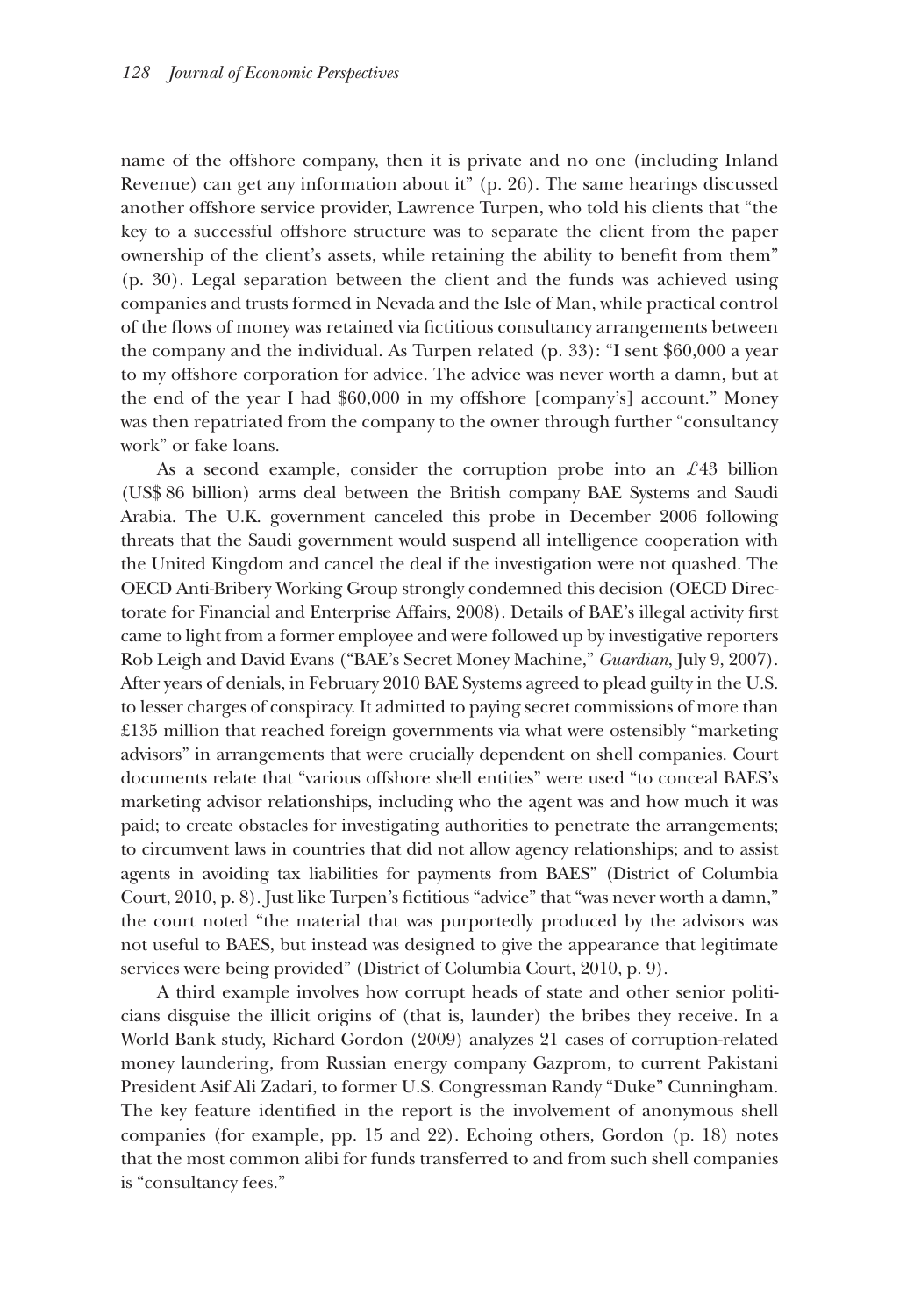The issue of anonymous corporations has been widely identified in a parade of reports and studies as crucial in combating a range of high-priority international f reports and studies as crucial in combating a range of high-priority international problems: the drug trade, organized crime, terrorism, money laundering, tax evasion, corruption, corporate crime, and systemic financial instability.<sup>1</sup> As a result, a slew of global standards mandate the imperative for financial institutions to "Know" Your Customer," meaning that beneficial ownership of corporate vehicles must be ascertained. These include standards in relation to corporate governance (OECD Principles of Corporate Governance, Chapter V A3); money laundering (Financial Action Task Force Recommendations 5, 33, and 34); banking supervision (Basel Core Principle 18); corruption (UN Convention Against Corruption, Article 52); and securities regulation (International Organization of Securities Commissions Multilateral Memorandum of Understanding, paragraph  $7(b)$ ii). There is no question that the formal rules are in place; the great unknown is their effectiveness.

In this paper, I describe my attempts to found anonymous corporate vehicles without proof of identity and then to establish corporate bank accounts for these vehicles. Transactions processed through the corporate account of such a "shell company" become effectively untraceable—and thus very useful for those looking to hide criminal profits, pay or receive bribes, finance terrorists, or escape tax obligations. The research design involved soliciting offers of anonymous corporate bligations. The research design involved soliciting offers of anonymous corporate vehicles from 54 different corporate service providers in 22 different countries, and collating the responses to determine whether the existing legal and regulatory prohibitions on anonymous corporate vehicles actually work in practice. To foreshadow the results of this study, 45 providers responded to offer their services, of which 17 offered to set up an anonymous corporate vehicle. Thirteen of the 17 successful approaches were to service providers in OECD countries, compared with only four of 28 in countries often labeled as "tax havens." Establishing a corporate bank account while preserving anonymity proved much more difficult. Nevertheless, five of the solicitations were successful in obtaining offers for an anonymous corporate vehicle with an associated bank account without having to provide any certified identification documentation as to the true owner of the company and account. An optimist might look at these results and perceive the cup as 90 percent full: that is, existing prohibitions on anonymity were effective almost 90 percent of the time. A pessimist might point out that those seeking anonymity in their international financial transactions can try to set up a shell company many different times—and by making dozens or hundreds of efforts, as well as seeking out more willing providers of anonymity, they are likely to succeed. Furthermore, criminals are likely to be often better-resourced and almost always less bound by ethical and legal considerations

<sup>1</sup> For examples of prominent reports on this subject, see the IRS (1981) report *Tax Havens and their Use by United States Tax-Payers*; the United Nations (1998) report *Financial Havens, Banking Secrecy and Money Laundering;* the Transcrime (2000) study *Euroshore: Protecting the EU Financial System from the Exploitation of Financial Centers and Offshore Facilities by Organized Crime*; the OECD (2001) study *Behind the Corporate Veil: Using Corporate Entities for Illicit Purposes*; and the study from the Financial Action Task Force (2006), an intergovernmental body that focuses on these issues, titled *The Misuse of Corporate Vehicles, Including Trust and Corporate Service Providers*.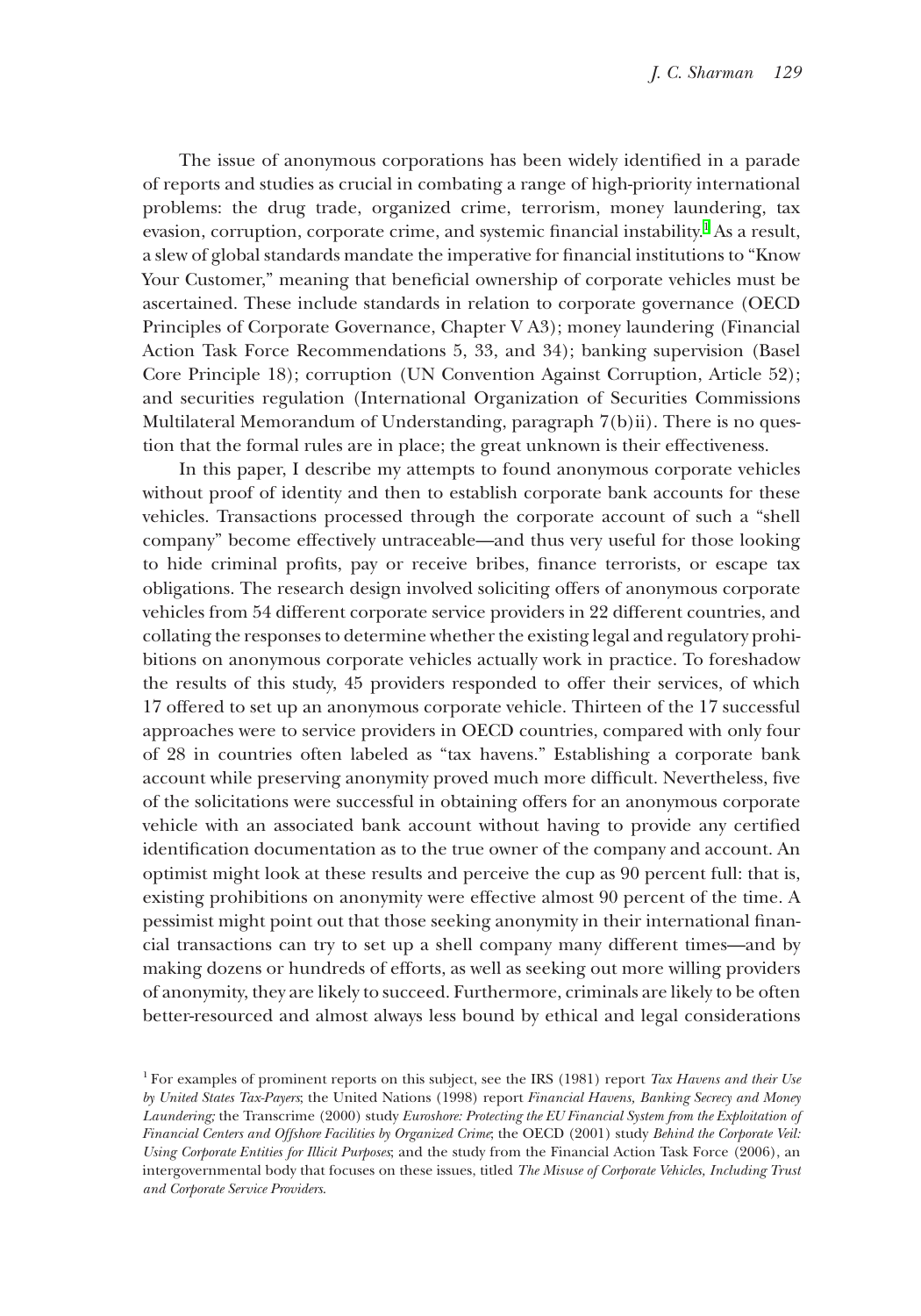than I was in interacting with service providers. Finally, with a couple of exceptions, the service providers selected had a relatively high public profile, and it may well be they are thus more rule-compliant than those less visible to regulators or those attracting their business through personal contacts through intermediaries. As discussed below, this kind of *a fortiori* logic (if one statement is demonstrated, then "with even stronger reason" it can be inferred that another statement holds true) suggests that we should be relatively pessimistic about how effective current rules are in preventing criminals' access to anonymous shell companies.

# **Setting up Anonymous Shell Companies**

My first step was to compose a standard short approach e-mail to corporate service providers. This letter was designed to emulate the profile of a representative would-be miscreant, based on recurring elements identified in the various educationreports referred to above and my own interviews with offshore service providers in the British Virgin Islands, Liechtenstein, Samoa, Seychelles, Panama, and elsewhere. The e-mail stressed the need for confidentiality and tax minimization as part of an international consultancy project. As already noted, consulting fees are often a useful cover story for illicit cross-border flows. The approach also indicated a fairly modest level of business and thus relatively low fees for the provider. This is significant as interviews indicate that, unsurprisingly, providers and banks are often willing to show much more flexibility in applying standards for clients who can credibly promise to invest tens of millions of dollars and thus generate a lucrative stream of fees.

After designing the approach letter, the next step was to identify relevant corporate service providers whose business is to establish and provide basic administration for shell companies. This search took place in the period from early 2007 until late 2008. While in offshore jurisdictions, service providers are generally licensed, and thus are possible to count, this is usually *not* the case in OECD countries. In the OECD countries, law firms, accountants, or private individuals may offer incorporation services. The largest provider administers up to 80,000 shell companies at any one time (probably between 5 and 10 percent of the total of active companies ny one time (probably between 5 and 10 percent of the total of active companies from offshore jurisdictions, meaning those outside the OECD countries). Other providers create companies on an incidental basis.

The aim in compiling a list of providers to be contacted was to include service providers from a range of countries that are regarded (or at least regard themselves) as leaders in Know Your Customer standards like the United States and Britain, as well as countries that have commonly been stigmatized as offshore financial centers. The first half-dozen providers were identified through advertisements in *The Economist*. The bulk of the offshore providers were then taken from the directory section of the specialist trade publication *Offshore Investment*. Belize was overrepresented in the directory, and so to ensure diversity in jurisdictions, only four of those listed were included. While nine of the onshore providers were listed in the above sources, the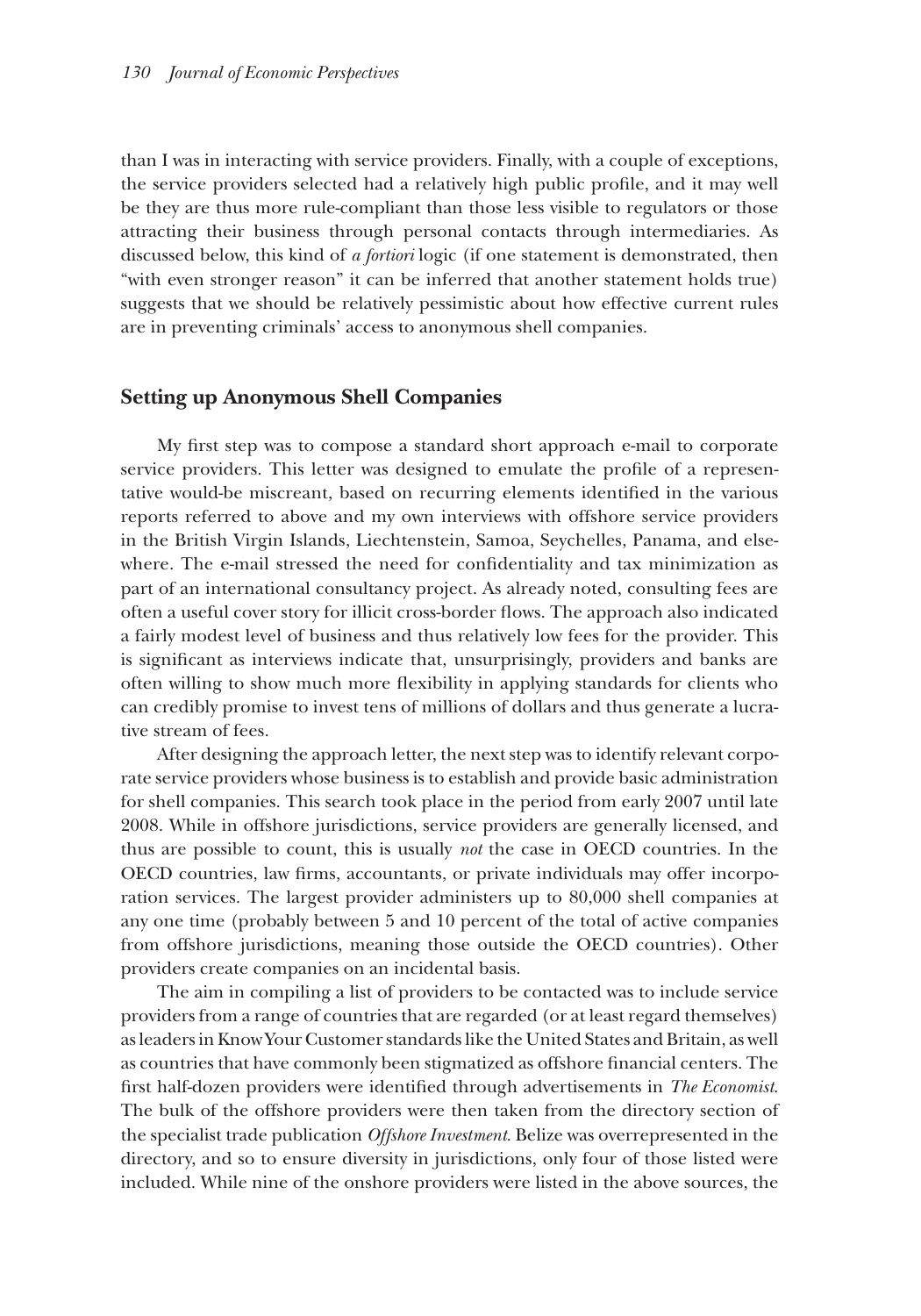remainder were found using Google search for "company incorporation," taking those first on the list.

The service providers on the list that resulted were atypically large and high profile. My interviews with those in the industry indicate that while larger firms rely on advertising to attract business, smaller and more private concerns usually rely on word-of-mouth referrals and introductions through trusted intermediaries like private bankers, lawyers, or investment advisors. Advertising (including securing a high ranking in Google searches) is expensive. Advertising is also public, making providers and their wares known to potential clients but also to regulators and law enforcement agencies. Because the providers contacted for this study tended to be atypically large and more comfortable with a public profile, they were probably less likely to offer anonymous companies and bank accounts than others.

Fifty-four service providers were contacted, of which 45 returned valid replies (valid for the purposes of this study). Two of the nonvalid replies stated that they did not provide company incorporation services. The other seven either provided no reply, or promised to respond with details of their services but then failed to do so. I considered the reply to be valid if the service providers recommended one or more corporate structures that could achieve the goals set out in the approach letter, together with a pricing schedule. First responses were usually brief, commonly including an attachment or link to a brochure specifying further services, and encouraged further contact, which was carried out via e-mail so as to preserve a record of all exchanges. Thus two examples:

#### Dear Mr. Sharman

Thank you for your email. Please find enclosed our brochure on company forms in Liechtenstein. An Establishment or a Company Limited by Shares is probably the best vehicule [sic] for setting up a commercially active company. Please do not hesitate to contact me if you need further information.

#### Dear Mr. Sharman

Thank you for contacting [Service Provider X] regarding setting up of an offshore structure for your commissions that you are looking to receive, I would suggest that as you are in Australia that you consider using a TCI [Turks and Caicos Islands] Hybrid Company. Should you have any questions please do not hesitate to contact me [An explanation of TCI Hybrid Companies and an order form were attached to the message].

Subsequent correspondence revolved around specifying the jurisdiction of the company to be formed, and continued as long as necessary to elicit what identity documentation, if any, had to be provided for the transaction to go ahead.

Where the response made provision of the company and/or bank account conditional on notarized copies of a passport together with bank references, utility bills, and the like to establish identity and residence, this was coded as "not anonymous." It may be possible to falsify or forge such documents, but doing so is a serious offense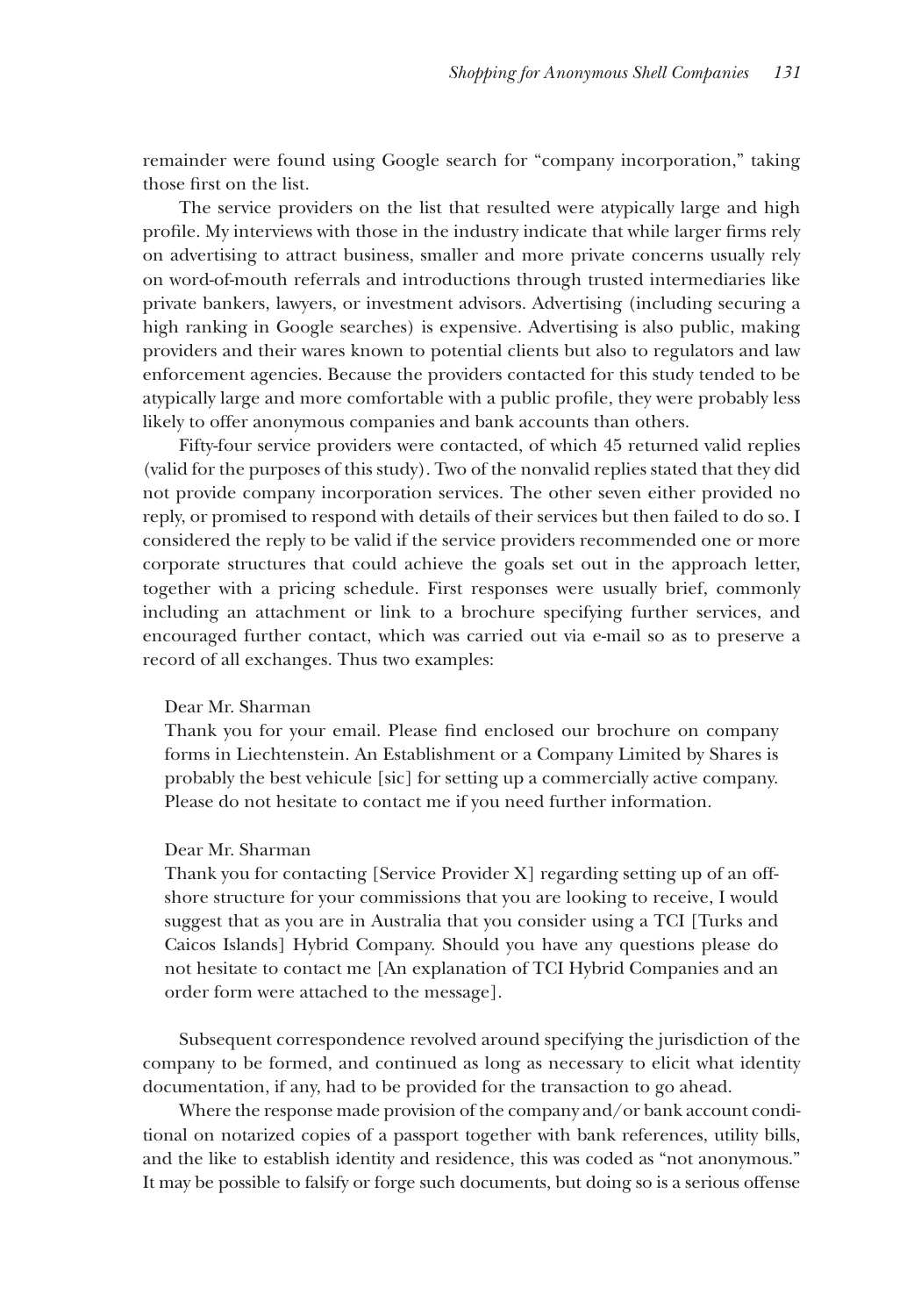|                            | <b>Offshore Centers</b> | United States | Other OECD<br>Countries |
|----------------------------|-------------------------|---------------|-------------------------|
| Contacted                  | 35                      |               | 15                      |
| Valid reply                | 28                      |               | 13                      |
| Required ID for company    | 24                      |               | 4                       |
| No ID for company          | 4                       | 4             | 9                       |
| Solicited bank account     |                         |               |                         |
| Notarized ID for account   | 3                       |               |                         |
| Unnotarized ID for account |                         |               |                         |

# *Table 1* **Overview of Letters Sent and Responses**

(fraud), and I was unwilling to break the law in this manner. Criminals are almost fraud), and I was unwilling to break the law in this manner. Criminals are almost by definition less pusillanimous. Where the corporate service provider required only name, address, credit card details, and the like to be entered into an online form without any supporting documentation, this was coded as anonymous (because credit cards can be issued for corporate vehicles or supplied by a third party).

Of the 45 corporate service providers indicating a willingness to provide a shell corporation, 28 required official identification: typically a notarized copy of a passport, usually complemented by utility bills as proof of residential address, as well as sometimes bank or professional references. However, 17 were content to form the company without any independent confirmation of identity, requiring only a credit card and a shipping address for documents. Table 1 provides an overview of the responses.

Although the cost varied, establishing an anonymous shell corporation is a relatively cheap proposition, ranging from \$800 to \$3,000 as an up-front cost followed by a slightly smaller amount on an annual basis. The cost variation is generally y a slightly smaller amount on an annual basis. The cost variation is generally explained by the optional extras, in particular the extra layers of secrecy, but also various corporate accessories and accoutrements like mail- and phone-forwarding, brass plate, rubber stamp, letterhead, embossed seal, and the like. Relative to the corporations requiring identification checks, the anonymous vehicles were slightly cheaper, again depending on the accessories purchased. Rather than reflecting any lesser quality, this price difference seemed to reflect the laxer regulatory requirements that allowed providers to incorporate companies more quickly with less work (GAO, 2006, p. 6; National Association of Secretaries of State, 2009).

# **A Short Digression: Why Anonymity, and Not Just a Tangled Legal Trail? Short Digression: Why Anonymity, and Not Just a Tangled Legal**

In six cases, service providers recommended holding the ownership of the shell company in an overarching common law trust or civil law foundation. Either legal structure would present investigating authorities with one more obstacle in seeking to find the beneficial owner: tracking the bank account to the company, the company to the trust or foundation, and then control of the trust or foundation to me via the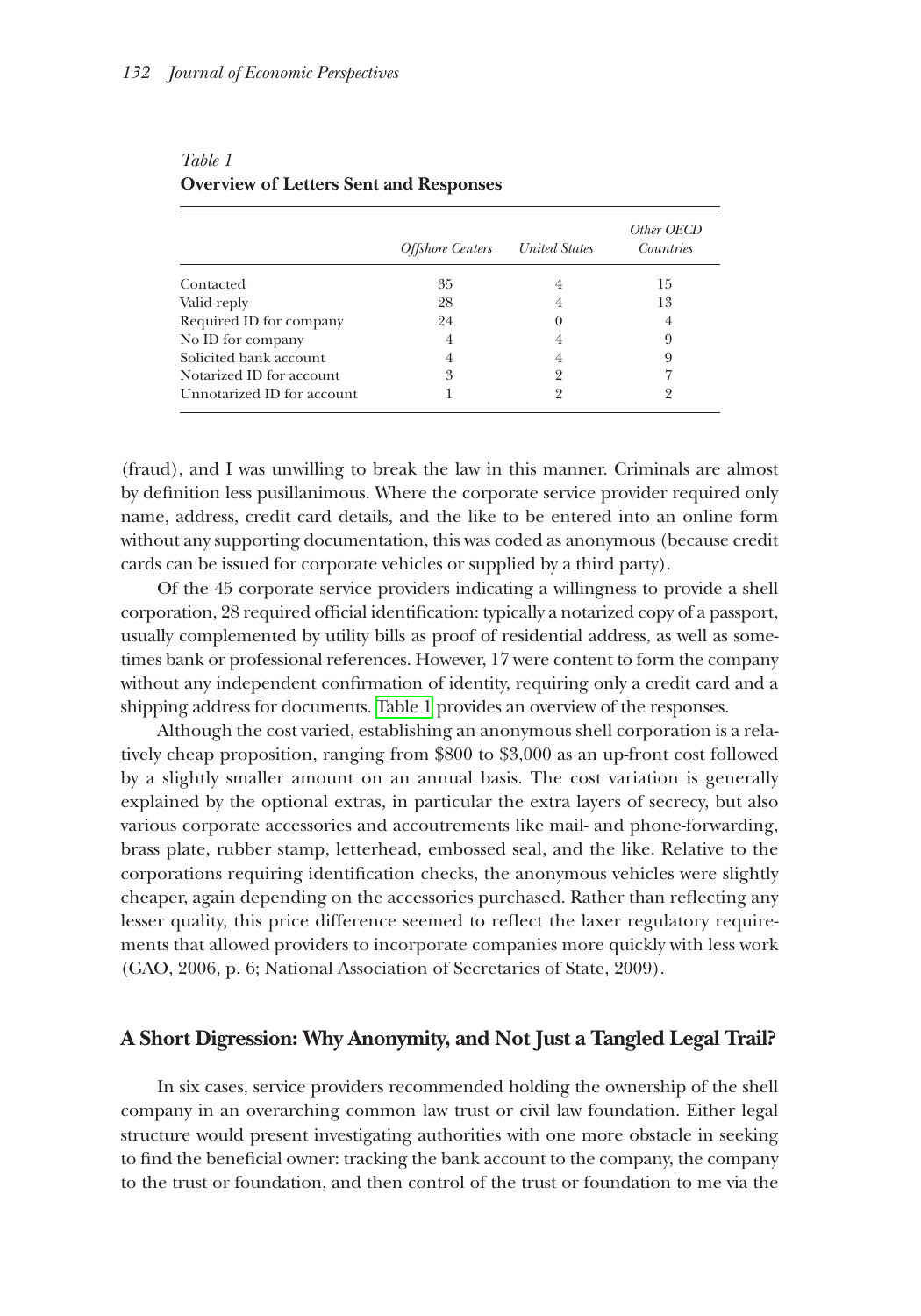service provider, presumably with each link in a different jurisdiction. Following the money trail in such cases would be difficult, time-consuming, and expensive.

However, in this exercise I chose to focus not on the ability to create a tangled interjurisdictional web of interlocking legal ownership, but instead to stick with whether outright anonymity was possible. Even if the legal trail is complex, as long as the service provider has proof of the identity of the ultimate beneficiary of a firm, the veil of secrecy is vulnerable to being pierced. First, hosting jurisdictions are often vulnerable to pressure from outsiders to hand over client identity documentation. For example, after the Cayman Islands repeatedly announced that it would not join the tax information exchange program of the European Union, Britain forced reversal of that decision by threatening to suspend the Caymans' self-government and to pass the legislation from London (Sharman, 2008).

Second, financial intermediaries can also be vulnerable to outside pressure. The United States government successfully took VISA and MasterCard to court to obtain details on 230,000 offshore credit and debit cards held by U.S. residents (Sharman and Rawlings, 2005).

Third, service providers may disregard their own advice about keeping confidential documents. Offshore service provider Turpen had advised his client Holliday: "You should read these documents and destroy them. It would not serve your best interests for them to be found in your possession." But Turpen himself left numerous documents in his Nevada office naming Holliday—which were then found when the Internal Revenue Services executed a search warrant. According to the U.S. Senate  $(2006, p. 40)$  report, after being informed of the situation by Turpen: "Mr Holiday told the Subcommittee that he responded to the effect of, 'You idiot! That is exactly what you told me never to do.'"

Finally, rogue employees of the service provider like Heinrich Kieber of Liechtenstein's LGT bank may steal and sell sensitive material. In 2006, Kieber sold the details of 4,500 accounts in exchange for  $€4.2$  million from the German intelligence service, which then on-sold the information to the tax authorities of many other countries ("Banking Scandal Unfolds like Thriller," *New York Times*, August 14, 2008, by Lynnley Browning). (Kieber was provided with a new identity after the Liechtenstein government issued a warrant for his arrest and various former LGT account holders began searching for him.) However, if no information is collected by the service provider in the first place, nothing can be disclosed later.

#### **In What Jurisdictions Is an Anonymous Corporation Easiest? n What Jurisdictions Is an Anonymous Corporation**

Even for someone like me, who is looking for corporate service providers in want advertisements and through Internet searches, and who does not forge identity documents, forming an anonymous shell company is an easy proposition, requiring little money and time. But perhaps even more striking than the ease with which this rule can be violated is the pattern of jurisdictions that routinely violate this rule. Attempts to incorporate anonymously with providers in the Bahamas, the British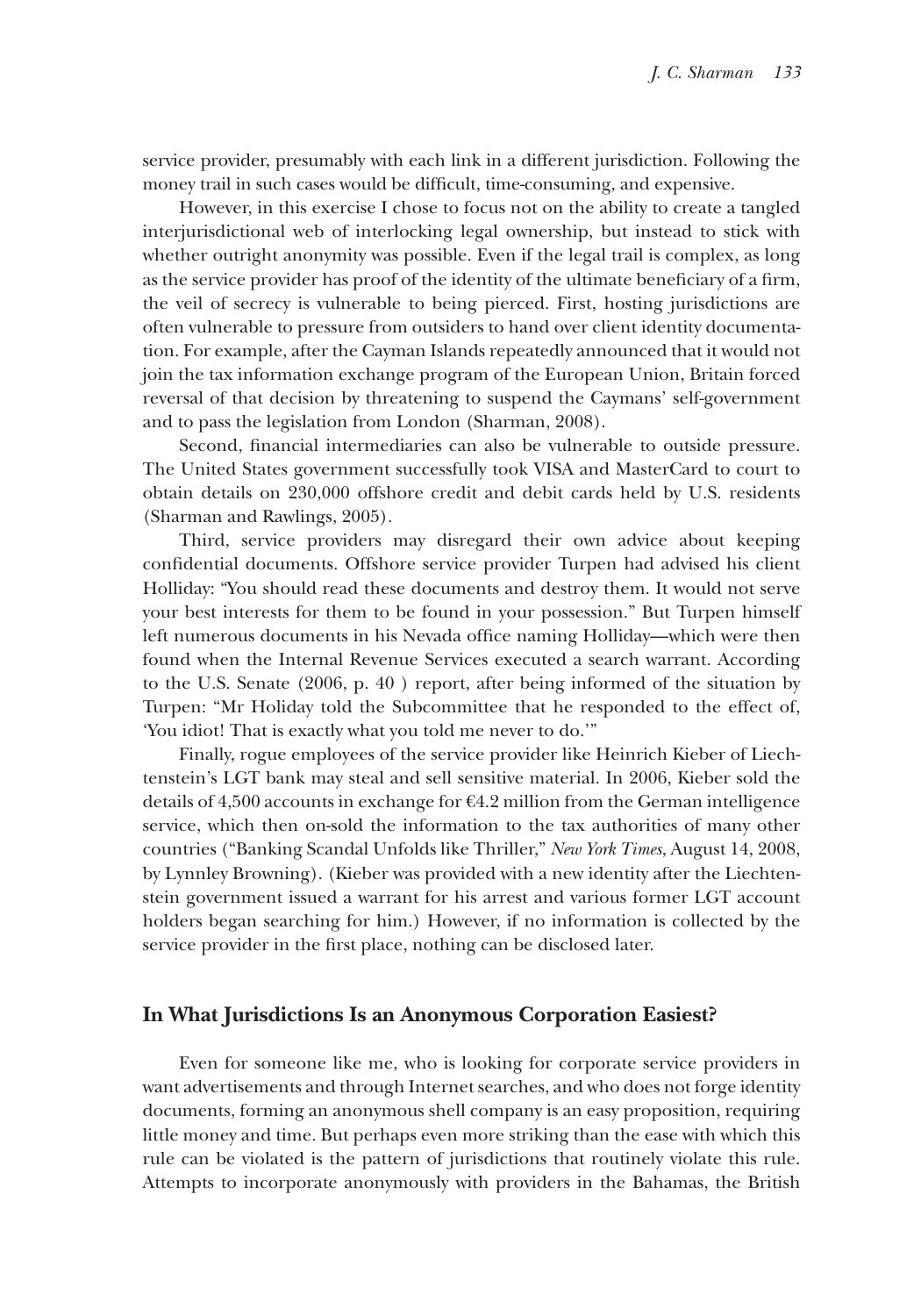Virgin Islands, the Cayman Islands, Dominica, Nauru, Panama, and the Seychelles irgin Islands, the Cayman Islands, Dominica, Nauru, Panama, and the Seychelles all met with failure. Agents in these places refused to proceed without proof of identity. Moreover, in nearly all cases these agents explicitly noted that anti–money laundering regulations necessitated their keeping this information on file. This applied even when providers indicated they promised total confidentiality. Thus, from one e-mail response I received:

The anonymous structure we offer is totally secure since we manage the bank account on behalf of the owner. The owner's name appears nowhere. Using this structure, no investigator could determine the true ownership of the structure . . . We offer additional security by the fact that we could change the nature of the structure and relocate it to other jurisdictions literally within minutes if required . . . Having said that, we should make it clear that we will not engage in any illegal practices on behalf clients. However, what is illegal in one country may not be illegal in another.

Yet in this case, the service provider required notarized passport copies and other identity documentation. Even the Liechtenstein-based agent of the Somali International Financial Center required notarized passport copies (though they were much less stringent about bank accounts, as discussed below). One provider in Belize offered to incorporate a Belize shell company without identity documents, as did another in Uruguay for Seychelles companies, and one each from Hong Kong and Singapore regarding Delaware and other tax haven-domiciled companies.

Yet of the 17 providers in high-income countries that were approached, no less than 13 agreed to form shell companies without requiring identification documents: seven from the United Kingdom, four in the United States, one in Spain, and one in Canada (the sole Swiss and Czech providers responding were more scrupulous). Of these 13 providers, only one limited its stock to offshore shell companies (from Belize), three of the U.S. providers offered only American companies, while the remaining U.S. company along with the Canadian and all the British providers sold a mix of onshore and offshore vehicles, in some cases from more than 30 jurisdictions.

In combination, these findings cast strong doubt on the proposition that the problem of financial opacity is caused by palm-fringed tropical islands, rather than large high-income economies like the United States and Britain. This finding contradicts conventional wisdom. Only a handful of other sources cast doubt on the presumed superiority of OECD country regulation relative to offshore centers (Tran- resumed superiority of OECD country regulation relative to offshore centers (Transcrime,  $2000$ , p. 15; IMF,  $2005$ , p. 3). Although nearly all offshore centers regulate corporate service providers, Britain and the United States have chosen to leave them unregulated. In the United States in particular, this result may reflect the political power of incorporators over regulators in states like Delaware and Nevada.

An example of one shell company set up for this paper, André Pascal Enterprises, may prove illustrative. The company was an England and Wales nterprises, may prove illustrative. The company was an England and Wales Private Company Limited by Shares set up by a U.K. provider. Upon payment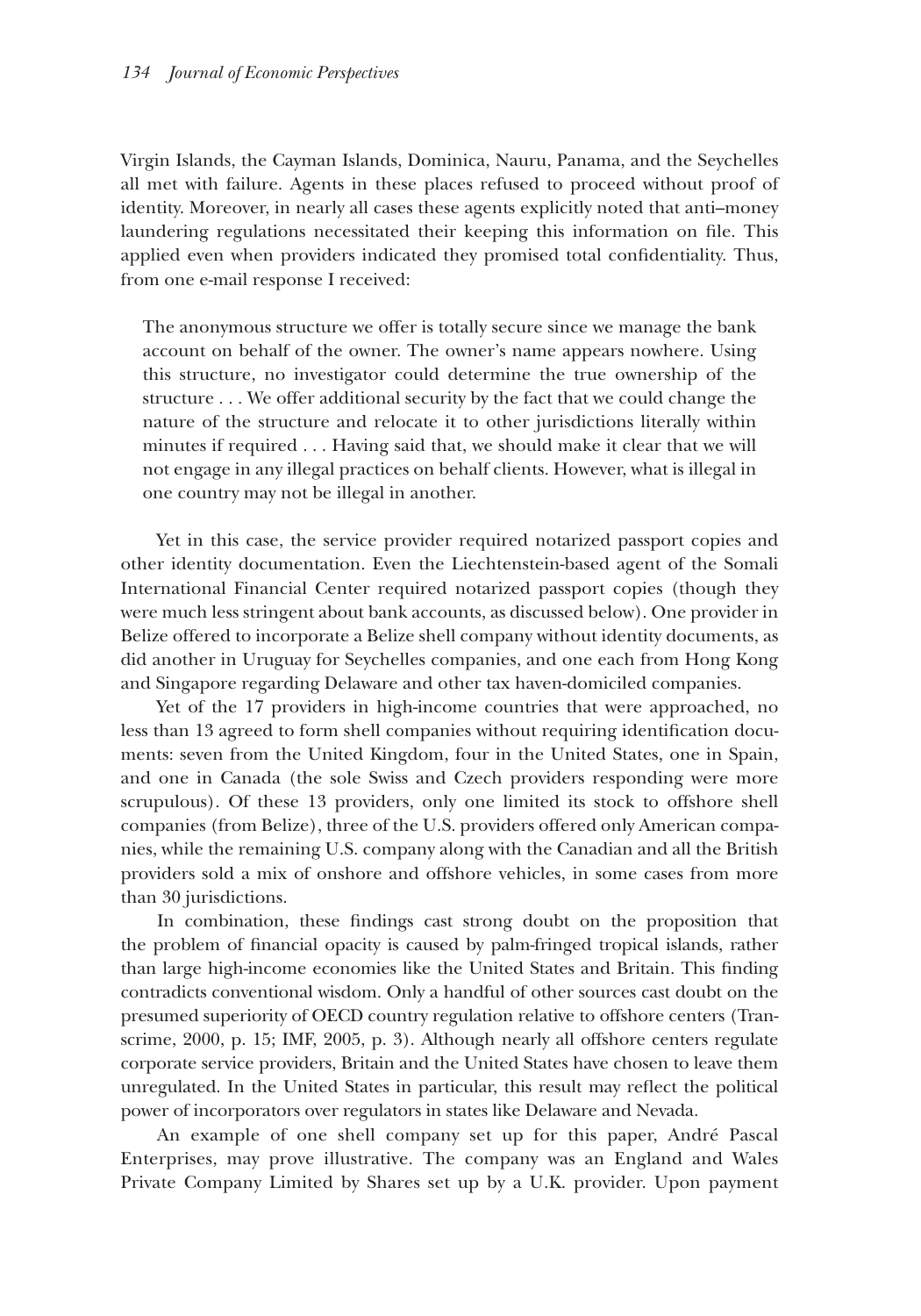and submission of the order, the provider electronically lodged the application with UK Companies House. The provider became the initial shareholder of the company and subscriber to the Memorandum and Articles of Association for the purposes of the government records. Upon receipt of signed documents from me (once again, without the need for supporting identification), the provider issued "bearer share" warrants, erasing the provider's name from the share registry without substituting any other. Bearer shares mean that whoever holds the physical share certificate owns the company. André Pascal Enterprises had a nominee director and nominee secretary (once more courtesy of the provider), again providing separation from the beneficial owner (me). The incorporation process took less than a day, filling out the online forms took 45 minutes and the total cost was £515.95. Moreover, as a U.K. corporation, André Pascal avoids the taint associated with offshore companies while securing much tighter secrecy. Until 2006, the same U.K. provider offered corporate accounts at a Latvian bank without the need for any supporting identity documentation.

#### **From Anonymous Shell Corporation to Anonymous Bank Account rom Anonymous Shell Corporation to Anonymous Bank Account**

Focusing on the 17 providers offering anonymous corporations, I then took the next step and sought to set up a bank account associated with an anonymous company. I soon ran into requirements for proper (notarized) identity documentation from all but five providers.

The provider most flagrantly in breach of international standards offered a Wyoming Limited Liability Corporation with a U.S. bank account. The provider offered to use their employees' own Social Security Numbers in applying for an ffered to use their employees' own Social Security Numbers in applying for an Employer Identification Number (EIN), the tax identification number for the corporate vehicle. As the provider breezily informed me in an e-mail. "You can open a bank account in any state in the nation. It does not have to be in Wyoming. You bank account in any state in the nation. It does not have to be in Wyoming. You will need an EIN number for the LLC, which we may be able to get for you, if you elect the nominee tax ID service. There are no supporting documents required at this time, outside of your contact information."

In the months between receiving this e-mail and going ahead with an attempt to buy this structure, the laws in Wyoming changed to prevent this service being offered. Yet of the countries examined, the United States appears to be in last place ffered. Yet of the countries examined, the United States appears to be in last place in terms of corporate and banking due diligence. A revealing comparison chart from a service provider specifies the documentation necessary to open a bank account in various countries, along with an overall difficulty rating or "Due Diligence Level": ⟨http://www.offshoreinc.net/new\_bankcomparison.shtml ttp://www.offshoreinc.net/new\_bankcomparison.shtml⟩. This ranges from "very This ranges from "very high" (Seychelles and Jersey), to "high" (Hong Kong and Singapore), to "medium" (Cyprus and Dominica); the United States is the only country ranked as "low," allowing accounts to be opened with an unnotarized copy of a driver's license.

To test this ranking directly, I established two companies with accounts in 2009: a classic offshore structure and an onshore equivalent. The first example involved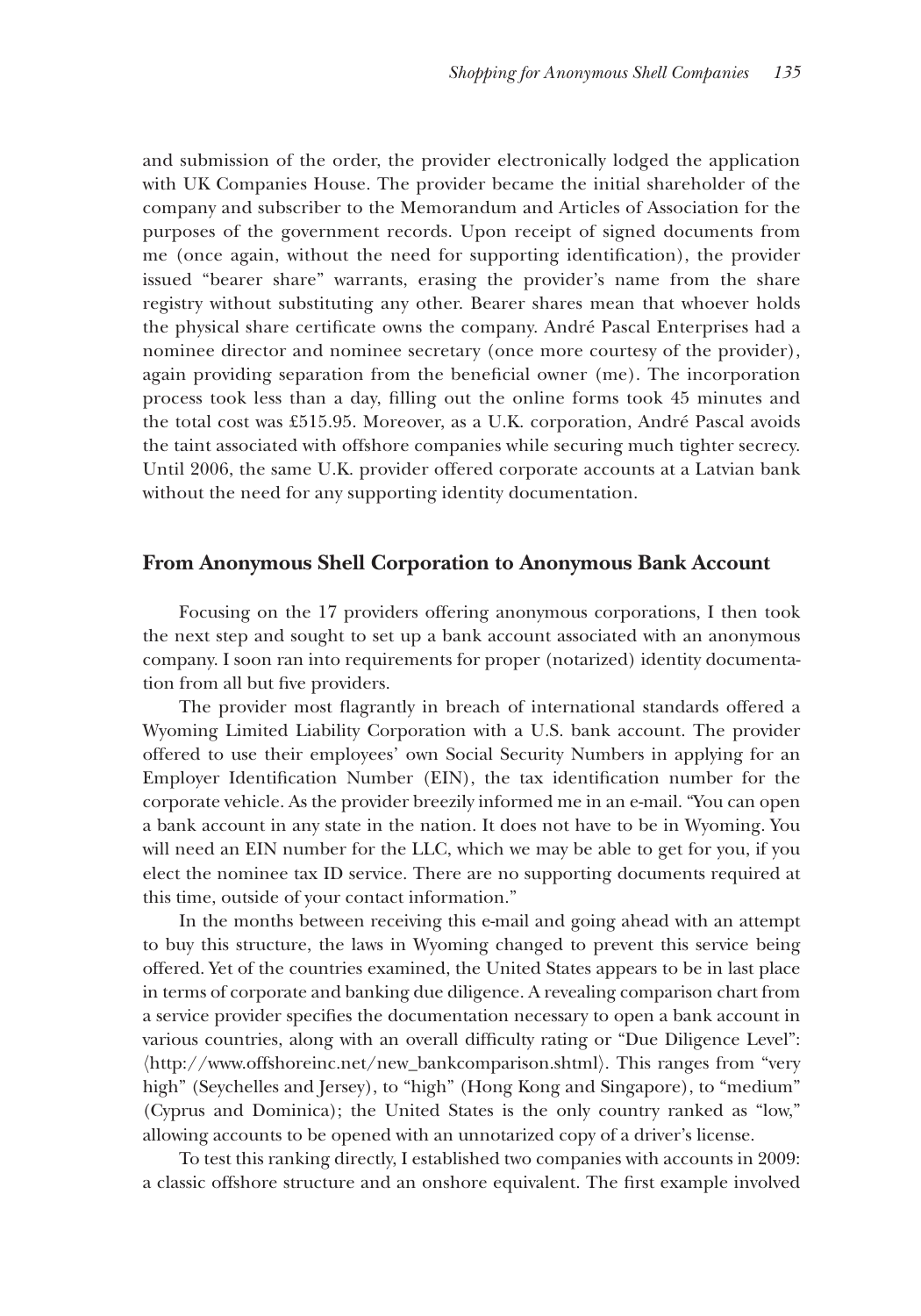approaching a service provider in Singapore and buying the most secret vehicle and bank account available. This was a Seychelles company (Gruppo 20 Enterprises) formed with a nominee director, authorized share capital of  $$1$  million, and bearer shares. The Singaporean offshore service provider acted as retailer, buying the Seychelles company from another wholesale service provider in Hong Kong before selling it on to me. The accompanying bank account was in Cyprus (and thus within the European Union), picked on the advice of the first service provider because of the bank's willingness to accept bearer share companies. Despite being the most laissez faire offshore bank available, the Cypriot bank still required a notarized physical passport copy, original bank reference, an original utility bill, and a long hysical passport copy, original bank reference, an original utility bill, and a long questionnaire as to the likely use to which the bank account would be put before opening the corporate bank account. The bank also insisted on taking physical possession of the sole bearer share issued. Establishing the company and opening the account cost  $\epsilon$ 1,754, paid into a Hong Kong bank account of the Singaporean service provider.

In contrast, the second, onshore vehicle, BCP Consolidated Enterprises, was a Nevada corporation set up by a Nevada service provider with a nominee director and nominee shareholders. As such, my name appears nowhere on the incorporation documents, but in any case, Nevada refuses to share tax information with tax authorities either at the federal level or in relation to foreign inquiries (Senate Permanent Subcommittee on Investigations, 2006, pp. 37, 48). (There appears to be a vigorous dispute between corporate service providers in Nevada and in Wyoming as to who offers the most secret companies.) BCP Consolidated then opened an online bank account with one of the five-largest U.S. banks. The cost of establishing the company and the bank account was \$3,695. Neither the original service provider nor the bank required more than an unnotarized scan of my driver's license (showing an outdated address). The U.S. National Association of Secretaries of State, responsible for setting and policing incorporation standards have confirmed in Senate testimony that service providers do not try to verify driver's licenses and that the Association believed any such effort would be prohibitively expensive (Marshall, 2009). This lack of knowledge as to the person really in control of the company and bank account is clearly in violation of international standards. While U.S. law enforcement agencies have robust investigative powers, they cannot gain access to information that has not been collected in the first place. Thus, even a lax offshore bank has due diligence standards higher than those applied by U.S. institutions.

One other example, First Oceanic Bank, is unusual in having stricter requirements for establishing a company compared with opening an account. First Oceanic Bank claims to be licensed by the Somali government, enjoying the "liberal, proactive business environment" Somalia supposedly provides, while being administered from Liechtenstein. Although setting up a Somali shell company explicitly requires a notarized passport copy, both the provider's website and e-mail communications repeatedly note that, although they require a scanned copy of some piece of photo identification, there is no need to get this notarized or certified as a true copy in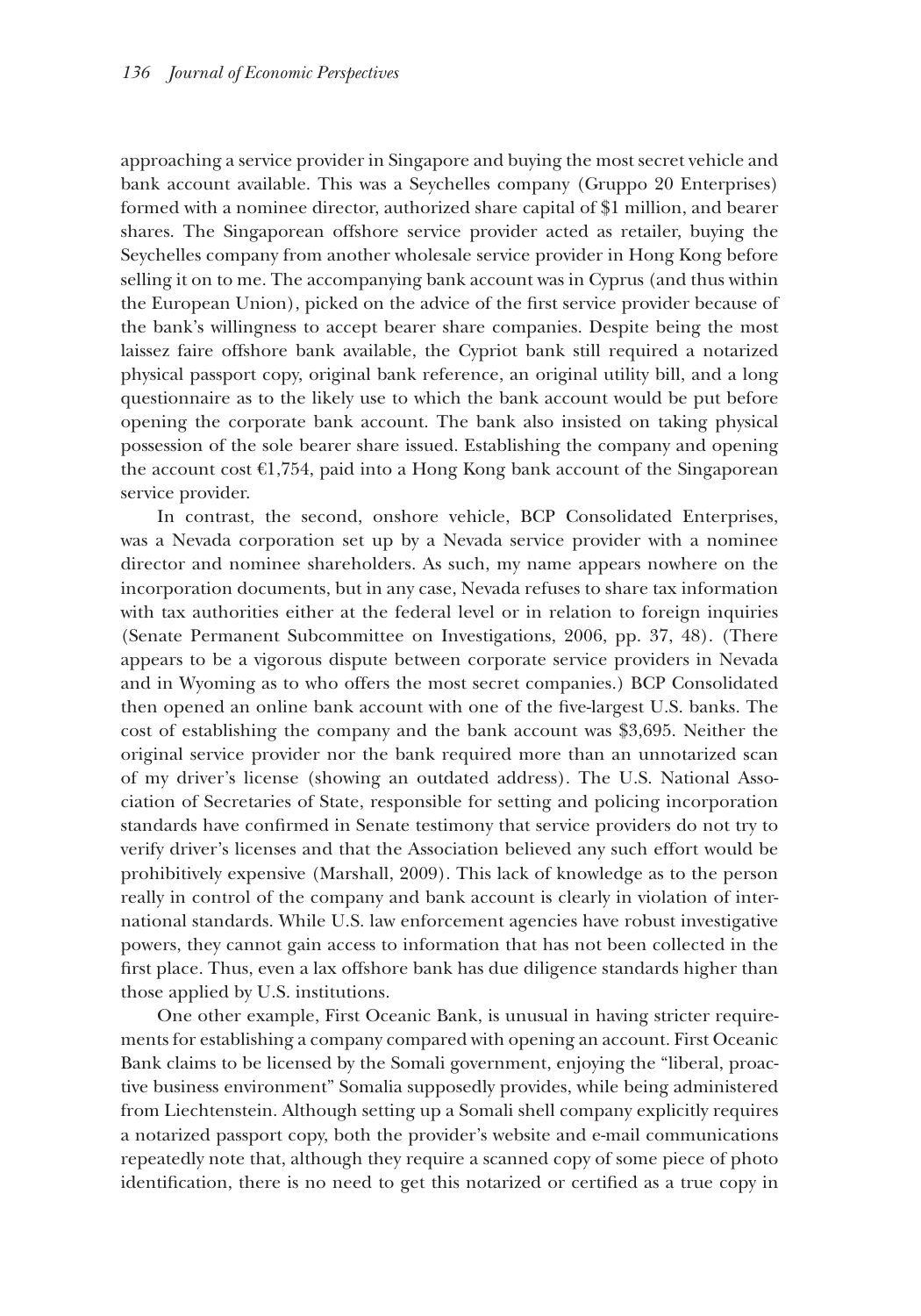opening a corporate bank account. A repeated emphasis on this last point suggests that the providers are broadly hinting at the possibility of a de facto anonymous account. I tested this by establishing first a personal account ( $\epsilon$ 300), and then a second U.S.-dollar corporate account for BCP Consolidated Enterprises (Nevada) in Somalia via wire transfers hosted by two Italian banks, for another  $€300$ . This required only a scan of my unnotarized driver's license (again, showing an old address) and the company's Articles of Association (which, to repeat, includes only the nominees' names rather than mine). The resulting accounts, however, have a curiously one-way quality: my attempts to transfer money into them via the Italian banks always succeed, while all efforts to transfer money out fail. This illustrates another reason as to why both licit and illicit customers may prefer onshore jurisdictions to offshore. A service provider seemingly aiming at the least scrupulous end of the market, and legally (if not physically) based in a jurisdiction where consumers have zero chance of redress through the courts, may simply be a scam.

The greater difficulty of obtaining anonymous corporate bank accounts does mark an important change from the situation a decade or more ago (IRS, 1981; United Nations Office for Drug Control and Crime Prevention, 1998). But even without direct access to the banking system, having anonymous vehicles can be useful in financial crime.

Attempts to establish the provenance of a plane-load of North Korean weapons intercepted in Thailand were defeated when the trail of shell companies involved petered out in New Zealand ("New Zealand Businessman Unaware of North Korea *Weapons," Wall Street Journal*, December 18, 2009, by Chris Hutching and Simon Louisson). For 30 years after the revolution, the Iranian government successfully disguised its ownership of a 36-story building in Manhattan via shell companies ("Why U.S. Law Helps Shield Global Criminality," *Time*, February 2, 2010, by Ken Stier). On a more quotidian level, property and shares may be held by shell companies to evade tax obligations. In addition, in a chain of corporate entities even one anonymous vehicle (for example, a company acting as the sole shareholder or director of another company) can disrupt the effort to establish the true owner at the end of the chain.

#### **Onshore versus Offshore**

Outright fraud to one side, probably the more important general advantage enjoyed by onshore over offshore jurisdictions has to do with reputation. In corresponding with me, it was common for service providers to offer advice on the reputational pros and cons of the various jurisdictions. For example, one provider suggested that because "folks might look askance if you formed your company in Labuan, Vanuatu, Panama or a similar jurisdiction of ill repute," Delaware was a better option. The provider then applied the same logic applied to the bank account: "We believe that the bank account we can help you open in Hong Kong would be the direction to go. Again, we are talking about a jurisdiction with a high level of legitimacy." The contradiction whereby companies formed onshore require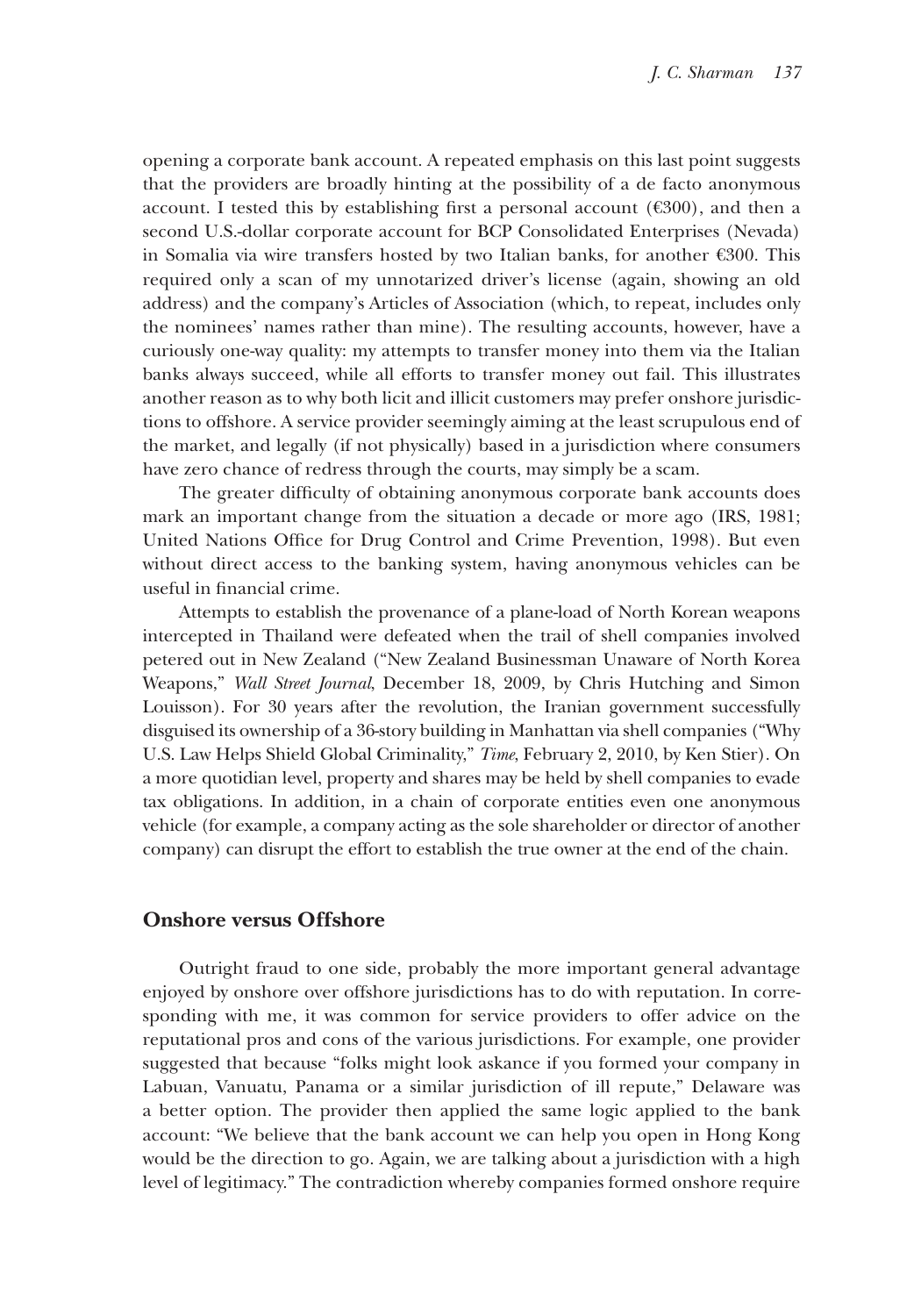less information on the owner, but are nevertheless perceived as being more strictly regulated and thus more reputable, has been noted by World-Check (2008, p. 9), the world's biggest provider of anti–money laundering software:

There is a false sense of security when carrying out due diligence on or dealing with an onshore company, trust, foundation or charity, in comparison to the equivalent offshore vehicles. The registration of a company in most onshore jurisdictions carries little or no KYC [Know Your Customer] requirements on the beneficiaries, owners or company directors. The knowledge that a company is registered in the United Kingdom, the United States or in the EU, as opposed to some small tax haven island nation, for some reason would appear to make us think it must be above board.

The reason why it is commonly assumed that onshore companies are aboveboard is not at all hard to discern given the constant presumption of onshore diligence and virtue versus offshore laxity and vice that underpins both the kind of international reports cited earlier and the associated media coverage.

# **Conclusion onclusion**

Barriers to the cross-border exchange of financial information have been widely linked to a variety of financial crimes. Progress in responding to these threats depends in particular on the ability to establish the real owners of shell companies. Policymakers in the leading institutions of global economic governance have consistently acted on the basis that offshore "tax havens" pose the greatest threat to the integrity of the financial system by providing strict financial secrecy. This presumption has existed for at least a decade (for some older examples, see OECD, 1998; United Nations Office on Drug Control and Crime Prevention, 1998; Financial Stability Fund, 2000, IRS, 1981; for recent examples, see G20, 2009a, p. 4; G20, 2009b, pp. 34–36; OECD, 2009; European Commission, 2008; Senate Permanent Subcommittee on Investigations, 2008).

The small sample size of this exercise necessitates a degree of modesty about the strength of these findings; of course, a large and carefully-structured exercise would provide more support. But it is worthwhile considering the *a fortiori* logic at work in this article. If one law-abiding individual with a modest budget can establish anonymous companies and bank accounts via the Internet using relatively highprofile corporate service providers, how much simpler is it likely to be for criminals, who are not bound by any of these restrictions, to replicate this feat? The degree of noncompliance with international standards discovered even in response to the relatively easy test represented by this study is thus especially significant. With this point in mind, the evidence here suggests the possibility that small island offshore centers have standards for corporate transparency and disclosure that are higher than major OECD economies like the United States and the United Kingdom.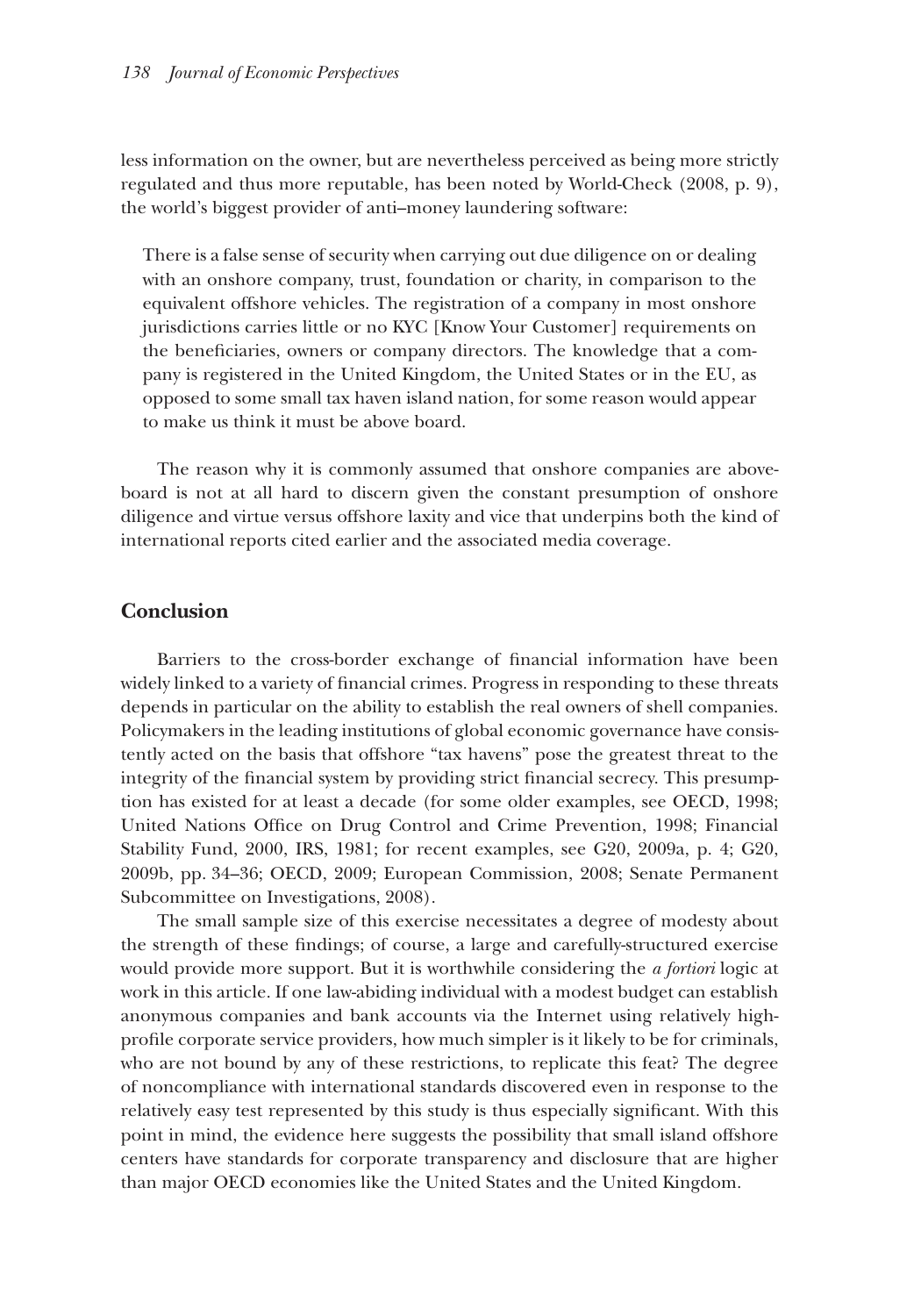In the United States and the United Kingdom, anonymous companies are freely available to anyone with an Internet connection and a few thousand dollars. The rules barring anonymous entities from the international banking system are better enforced. Yet even here, high-income OECD countries lag offshore centers. Not only do the world's major financial centers offer tighter secrecy, but corporate entities formed therein enjoy a status, standing, and legitimacy that are far less likely to arouse suspicion than those from stigmatized offshore locales.

#### **References**

**Browning, Lynnley.** 2008. "Banking Scandal Unfolds like Thriller." *New York Times*, August 14.

**District of Columbia Court.** 2010. United States of America v. BAE Systems plc. Violation, Title 18 United States Code, Section 371 (Conspiracy).

**European Commission.** 2008. *Report from the Commission to the Council in Accordance with Article 18 of Directive 2003/48/EC on the Taxation of Savings Income in the Form of Interest Payments*. Brussels.

**Financial Action Task Force (FATF).** 2006. *The Misuse of Corporate Vehicles, Including Trust and Corporate Service Providers*. Paris.

**Financial Action Task Force (FATF).** 2009. "The Essential Role of the FATF-Style Regional Bodies in the Fight against Money Laundering and the Financing of Terrorism." President's Address, July 9, 2009. http://www.fatf-gafi.org /document/39/0,3343,en\_32250379\_32236879 \_43268455\_1\_1\_1\_1,00.html.

**Financial Stability Fund.** 2000. *Report of the Working Group on Offshore Financial Centers*. Basel.

**Financial Stability Fund.** 2007. "Financial Stability Forum Review of its Offshore Financial Centers Initiative." Press release, September 26.

**G20.** 2008. "Declaration of the Summit on Financial Markets and the World Economy." November 15.

**G20.** 2009a. London Summit Communiqué. http://www.g20.org/pub\_communiques.aspx.

**G20.** 2009b. "Working Group on Reinforcing International Co-operation and Promoting Financial Market Integrity: Final Report." http:// www.g20.org/Documents/g20\_wg2\_010409.pdf.

**Gordon, Richard K.** 2009. *Laundering the Proceeds of Public Sector Corruption*. Washington, DC: World Bank.

Government Accountability Office (GAO). 2006. *Company Formations: Minimal Ownership Information*  *is Collected and Available.* Report to the Permanent Subcommittee on Investigations, Committee on Homeland Security, and Governmental Affairs, U.S. Senate. Washington, DC.

**Hutching, Chris, and Simon Louisson.** 2009. "New Zealand Businessman Unaware of North Korea Weapons." *Wall Street Journal*, December 18.

**IMF.** 2005. *Offshore Financial Centers: The Assessment Program—A Progress Report*. Washington, DC: International Monetary Fund.

**IRS.** 1981. *Tax Havens and their Use by United States Tax Payers: An Overview*. A report to the Commissioner of Internal Revenue, the Assistant Attorney General (Tax Division) and the Assistant Secretary of the Treasury (Tax Policy). Submitted by Richard A. Gordon. Washington, DC: Internal Revenue Service.

**Leigh, Rob, and David Evans.** 2007. "BAE's Secret Money Machine." *Guardian*, July 9.

**Marshall, Elaine.** 2009. Testimony before the Senate Committee on Homeland Security and Governmental Affairs. June18. Available at: http:// nass.org/index.php?option=com\_content&task =view&id=165&Itemid=45.

**National Association of Secretaries of State.**  2009. Letter to the Senate Committee on Homeland Security and Governmental Affairs. November 3. Available at: http://nass.org/index .php?option=com\_content&task=view&id=113& Itemid=312.

**OECD.** 1998. *Harmful Tax Competition: An Emerging Global Issue*. Paris: Organisation for Economic Co-operation and Development.

**OECD.** 2001. *Behind the Corporate Veil: Using Corporate Entities for Illicit Purposes*. Paris: Organisation for Economic Co-operation and Development.

**OECD.** 2006. *Tax Co-operation: Towards a Level*